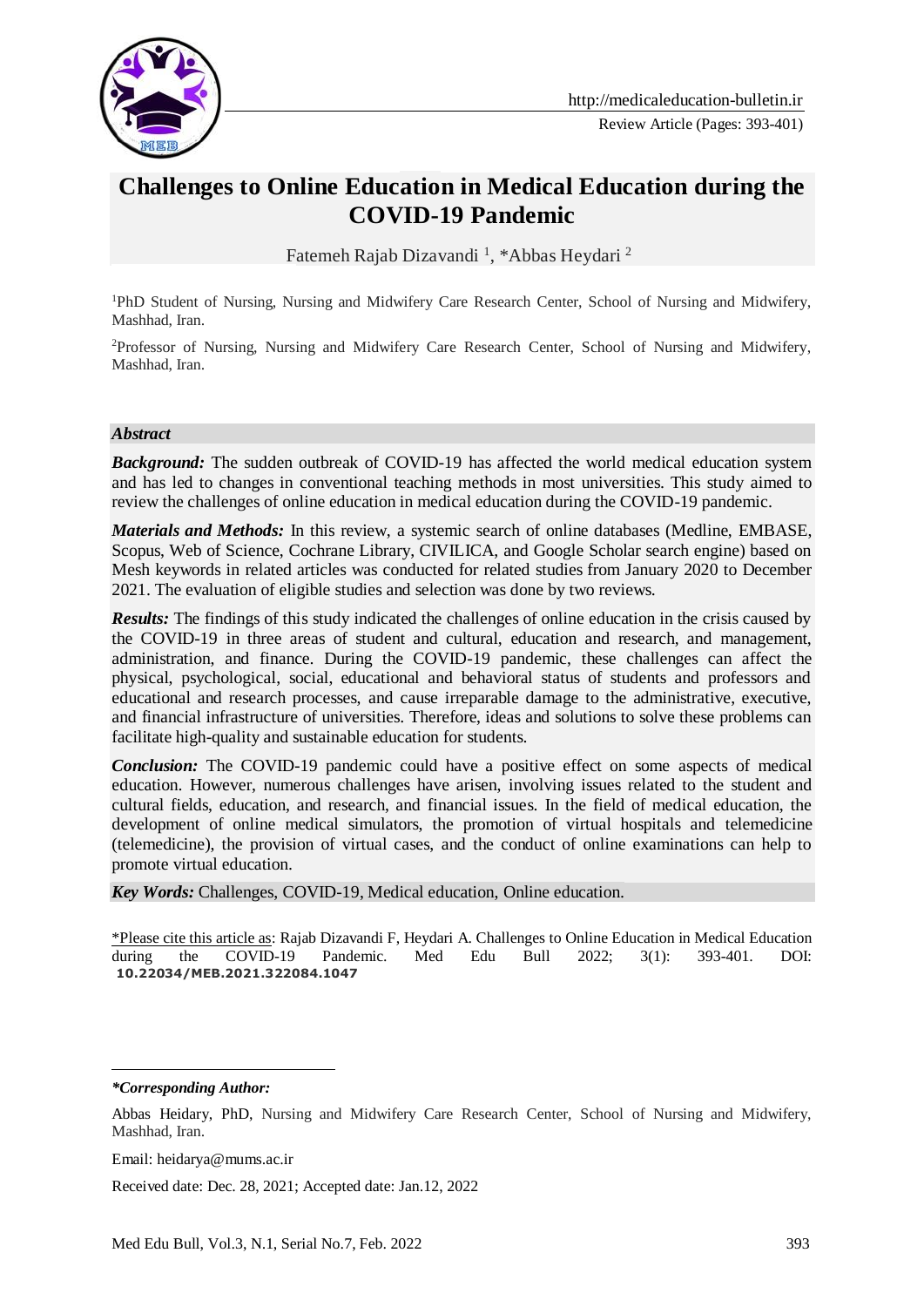### **1- INTRODUCTION**

 The COVID-19 pandemic is considered a major global health crisis and has led to substantial changes in human behavior on a large scale. With the onset of the COVID-19 pandemic worldwide, health protocols have emphasized social distancing (1-3). In this regard, face-toface school and university education have stopped to reduce the spread of the coronavirus in many countries. Various alternatives, including online teaching, have been provided to continue student education while implementing social distancing protocols and to continue the curricula according to the pre-defined program (4-7). Governments and public health officials have taken extensive measures to prevent the disease by declaring a state of emergency during the COVID-19 pandemic, but the diseaserelated stress and its devastating psychosocial effects have posed many problems for society in every field, especially education (8).

In addition to imposing costs, COVID-19 has affected other areas besides the health system, including the education system. It has damaged the system and posed challenges to countries through the closure of schools, universities, and educational centers (9). With the spread of the COVID-19 pandemic, Iranian universities transferred their educational classes to online (social networks) and blended education platforms. Initially, education was provided irregularly, but over time, universities were required to use the NAVID system (special learning software) and platforms such as Adobe Connect, Skyroom, and BigBlue as a centralized educational system, and regular online education was provided in these universities (10-12). Despite the widespread use of online education in universities and its benefits, the main concern relates to universities that cannot hold practical courses and face-to-face education. For example, medical students need to take internships in clinical settings, and online courses will not be as effective as clinical education (13, 14). Many medical schools have discouraged students from the face-to-face university and clinical environment due to the prevention of the spread of coronavirus disease and the reduction of high workload in hospital wards and encouraged them to online education (15, 16). This shift in teaching platforms has caused challenges for students, officials, and educational administrators of universities (17).

Since achieving a better understanding of challenges and providing solutions during the COVID-19 pandemic is of special importance for educational systems and universities, and it is necessary to carefully study and monitor the changes that have occurred and their possible effects on student education, the present study aimed to review the challenges to online education in medical education during the COVID-19 pandemic around the world to finally provide practical solutions in this field and improve medical sciences education.

#### **2- MATERIALS AND METHODS**

 This research is an integrated review article that comprehensively synthesizes the published information on the challenges of e-learning at the time of the COVID-19 outbreak. This study employs the Broome approach (Broome, 2000), which includes the following steps:

1. Text Search: In this step, the exact definition of text search strategies is carried out to increase the validity of the review.

2. Data evaluation: In this step, the research team evaluates the accuracy of the obtained data based on its coordination with the aim of review and inclusion criteria.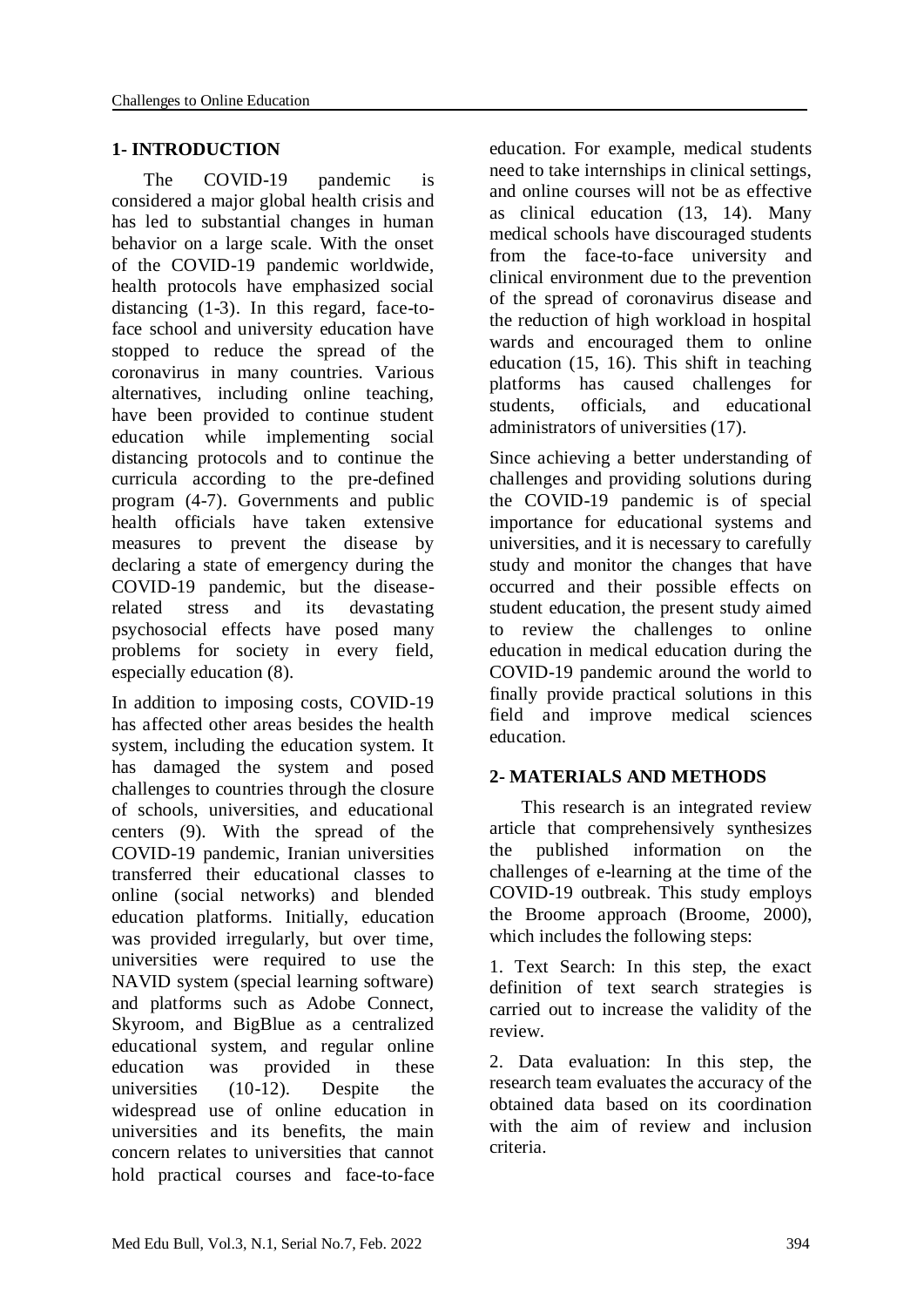3. Data analysis: In review research, it is necessary to classify and summarize the data extracted from primary sources in an integrated summary and unit of data order (18).

In this study, the research topic was "the challenges of online education in Pandemic COVID-19". In this regard, credible databases Scopus, Web of Science, Medline (via PubMed), EMBASE, Cochrane Library, CIVILICA, and Google Scholar search engine were used.

The search period ranged from January 30, 2020 (when COVID-19 was declared a pandemic) to December 2021. The combination of terms used in the search based on Mesh and keywords mentioned in related articles were "Online education, Education, E-learning, Virtual education, Medical education, Coronavirus, and COVID-19".

Database search was done for suitable studies. Abstracts of the studies were screened to identify eligible studies, fulltext articles were obtained and assessed, and a final list of eligible studies was made. This process was done independently and in duplication by two reviewers, and any disagreement was resolved by a third reviewer. References were organized using EndNote software (version X8). Finally, 250 articles were selected. Articles unrelated to the purpose of the research, letters to the editors, duplicate articles, and those without fulltext were excluded.

# **3- RESULTS**

 With the onset of the coronavirus pandemic, many countries have closed their schools, universities, and education centers, and many students continued their education remotely through electronic systems. This shift from traditional (faceto-face) to online (remote) educational platforms has created challenges for students, professors, and university officials. In this review study, 43 articles were reviewed, and the findings are presented as challenges related to the three aspects: student and cultural, education and research, and executive and financial management.

## **3-1. Student and cultural aspect**

Challenges of online education are in part related to students and cultural issues. The spread of coronavirus disease has affected the mood and morale of students and the academic community, which in turn has increased anxiety and stress and worsens the COVID-19-related psychological issues (19). Low motivation due to limited experience (20), poor skills in using computers and educational software, lack of quality teaching aids and acceptable graphic specifications at home, high cost of supply and maintenance of essential equipment such as laptops, modems, and Internet packages (21), low English proficiency of students and professors, and poor communication skills among students for conveying their messages online were among the common problems of students (22). Other challenges include the inability to develop ethics in the academic capacity during the COVID-19 crisis, the spread of Internet addiction among students and university staff, and the decline of support for international student enrollment and scholarships, which in turn have reduced the number of students in different study levels. Delayed graduation, especially in higher education, is another challenge in this critical period (24). On the other hand, there exist resistance to changes and a negative attitude, mistrust, and as a result, disinclination to use new educational technologies among students and professors (25, 26). The existence of cultural lag towards understanding new crises, i.e., the difference between material and spiritual culture, is another problem. The biological threat of COVID-19 has now entered all countries; however,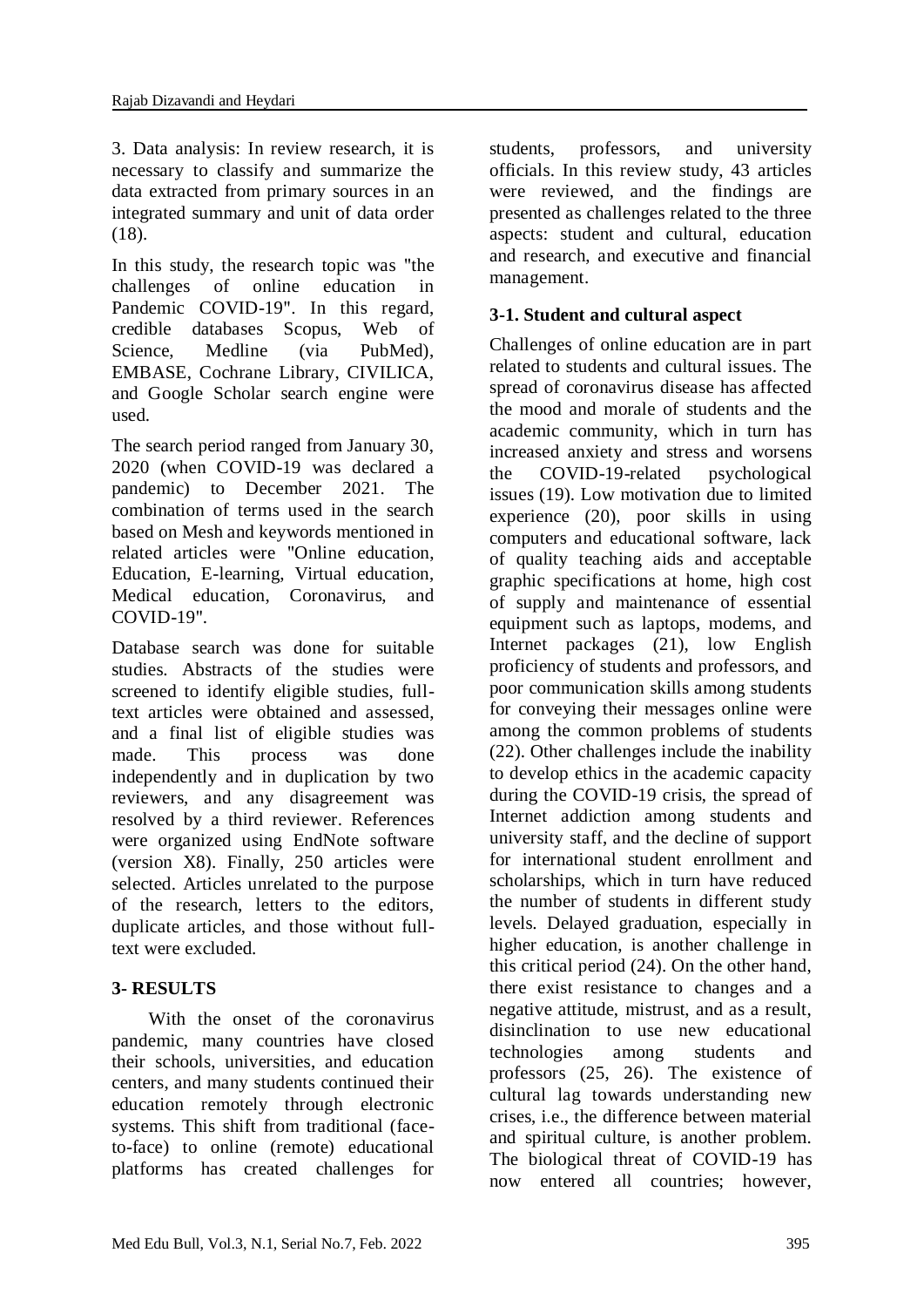governments have been slow to act, as can be seen in various attitudes and behavioral dimensions, including not wearing masks and gloves to prevent and reduce disease transmission by students and different segments of society, changes in student culture and its impact on student life, inaccurate knowledge of different ethnicities, races, and religions among students, which causes and exacerbates identity disorders due to cultural differences, are among other notable challenges during this pandemic (27). In addition to these challenges, one positive outcome of the COVID-19 outbreak is that professors have become more inclined to use online education. Before the pandemic, the resistance of professors and some students was one of the main barriers. This resistance, however, has gradually decreased, and online education has been accepted as a reasonable solution during the COVID-19 pandemic.

# **3-2. Educational and research aspect**

Although online education is not a new teaching method, it is always possible that some less digitally literate faculty members are unable to get accustomed to this method (28). Many universities do not have the infrastructure and resources to facilitate online education. The shift from face-to-face to online education has also had a significant impact on educational evaluation. Since the assessment is designed for face-to-face learning courses, online assessment is challenging for students and faculty members. It is also difficult to monitor students' online usage and ensure that they do not cheat during online exams. Laboratory, practical and functional tests are not possible online. In addition, students who do not have access to the Internet will have a fundamental disadvantage when participating in the assessment process, which will affect their average grades (29). Lack of diverse and flexible student evaluation methods due to test problems and inadequate feedback, as

well as inadequate supervision and feedback of professors and students' confusion in doing homework and its delivery time due to poor communication and interactions are factors affecting students in the education field (30, 31), which in turn increases injustice and strengthens inequality in education (32). Research productivity is another aspect that is profoundly damaged during the pandemic. This can be attributed to the decline in the number of research, field, and laboratory projects, congresses, academic, national, and international conferences, academic articles and nonacademic journals, research grants of professors and researchers, and the supply and sale of scientific and research products (33). These issues have reduced students' research capacity due to reduced field research activities, reduced inter-university scientific cooperation due to reduced interactions between faculty members, and even reduced knowledge from different communities due to reduced direct field studies (34). Other challenges include the limited use of laboratory environments for research and the reduced use of data collection tools such as counseling, field research, action research interviews, etc. (35). The slow assessment process of research articles in academic journals, which sometimes leads to delayed graduation and delayed promotion of faculty members, is another problem in this period (21). Also, the lack of up-todate research priorities has reduced the number of research projects with the cooperation of industry and other service and executive organizations of the society and has limited the scientific capacities of students (36). It is expected that in the future and post-corona period, global knowledge move more comprehensively towards the development of healthcare knowledge (37). New technologies will also have a stronger focus on smart diagnosis, treatment, and maintenance (38). The discourse and approach of new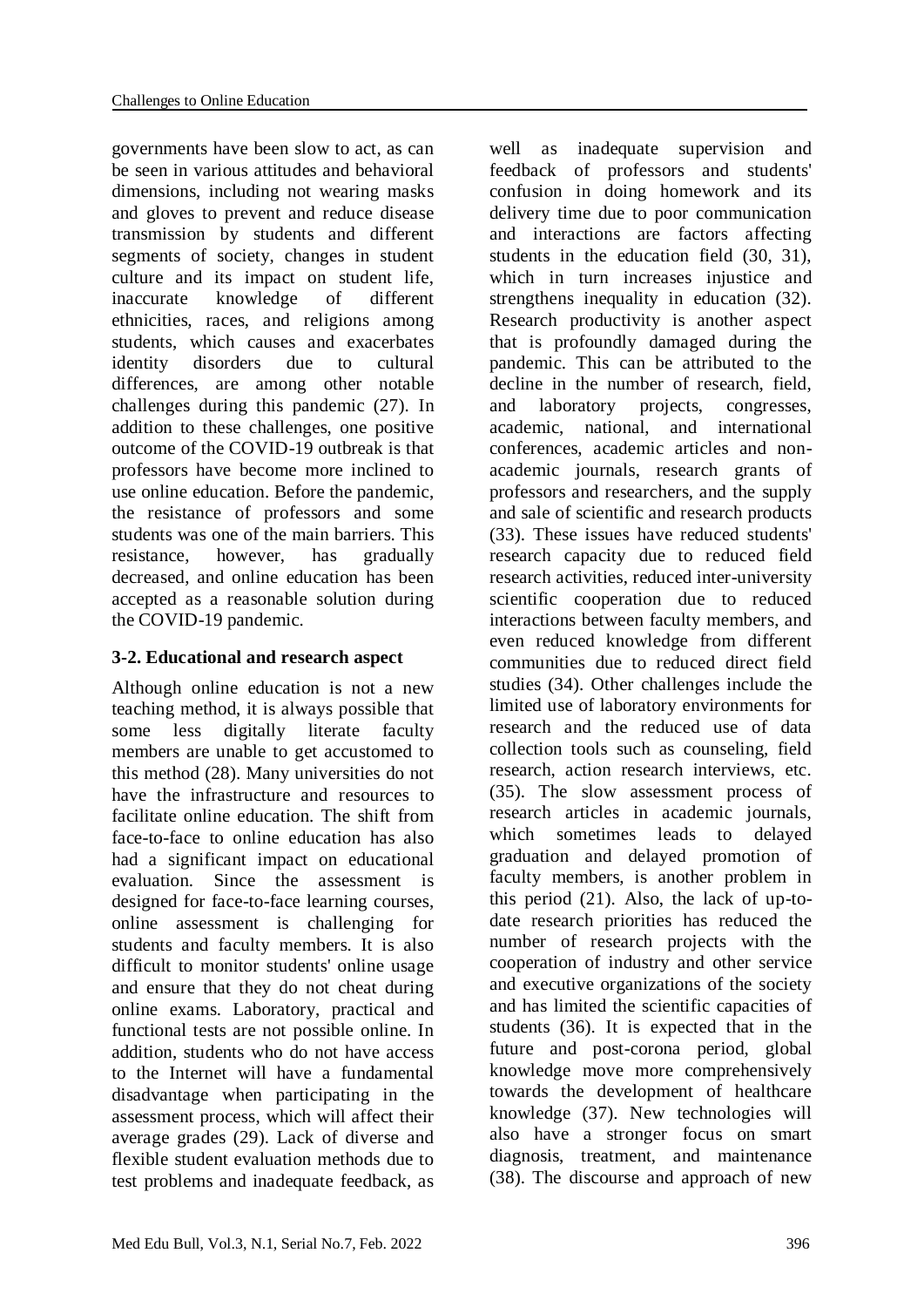technologies is a perspective based on responsibility towards the society, people, and the environment in all areas, particularly education. The resulting development in the educational system and technologies will ensure the reduction of environmental degradation, e.g., the contamination of air, water, and the natural living environment (39). Following the spread of COVID-19 and its severity, there will be more sensitivity to health smartization, so that the health warning system will pervade through tools connected to humans, objects, and processes (40). The online education system during the pandemic has acted as a solution to fill the educational gap caused by the closure of schools and universities. In the meantime, the shortcomings of the distance learning system have become known. The blended education and smart education system were born out of these shortcomings and educational needs and have revealed the necessity of strengthening the quality of this education system in all countries (41-44). Regarding medical education, the development of online medical simulators, promotion of online hospitals and telemedicine, providing online cases, and holding online exams can help promote online medical education (30, 45, 46).

# **3-3. Management, executive, and funding areas**

Challenges to online education during the COVID-19 pandemic caused economic problems for the educational system of universities, which were partly funded through their communication with society and industry (47). Also, universities that relied on tuition fees from international students and other international activities, such as the cross-border sale of knowledge products, were severely underfunded (48). On the other hand, universities that relied on government budgets also suffered delayed or insufficient funding due to government budget deficits (49). Also,

universities that relied on the aid of citizens and charities faced a significant problem (50). Another serious damage to online education during the COVID-19 pandemic has been to the administrative and executive affairs of medical education (51). The administrative-executive affairs of a university, such as position change, promotion of professors, recruitment, employment, and retirement, have been delayed or suspended (52). Besides, inevitable psychological damage to professors and students due to distance from their academic environment is a consequence that must be specifically addressed (53). Other challenges faced by most universities in their management include the suspension of important university councils and meetings at the board level, education, and research, graduate studies, poor planning for educational simulators and online reality spaces for the practical, workshop, and clinical courses in medical education during the COVID-19 crisis, and the university's poor interactions with social, political, and extra-university systems (54). Challenges related to the executive field during the COVID-19 pandemic include the excessive workload of faculty members, ambiguity in evaluating the performance of faculty members during the online training courses, ambiguity in the validity of students' opinions on the professors' performance in the training courses, ergonomic problems of professors during teaching, the unfamiliarity of faculty members and students with information technology and distance education, and non-cooperation of faculty members in conducting coherent training courses, which have in turn increased stress among university staff and faculty members (55, 56). As for funding during the COVID-19 pandemic, it has sharply decreased following the reduction of extratuition income of universities due to the suspension of educational processes and skill development, the growing need to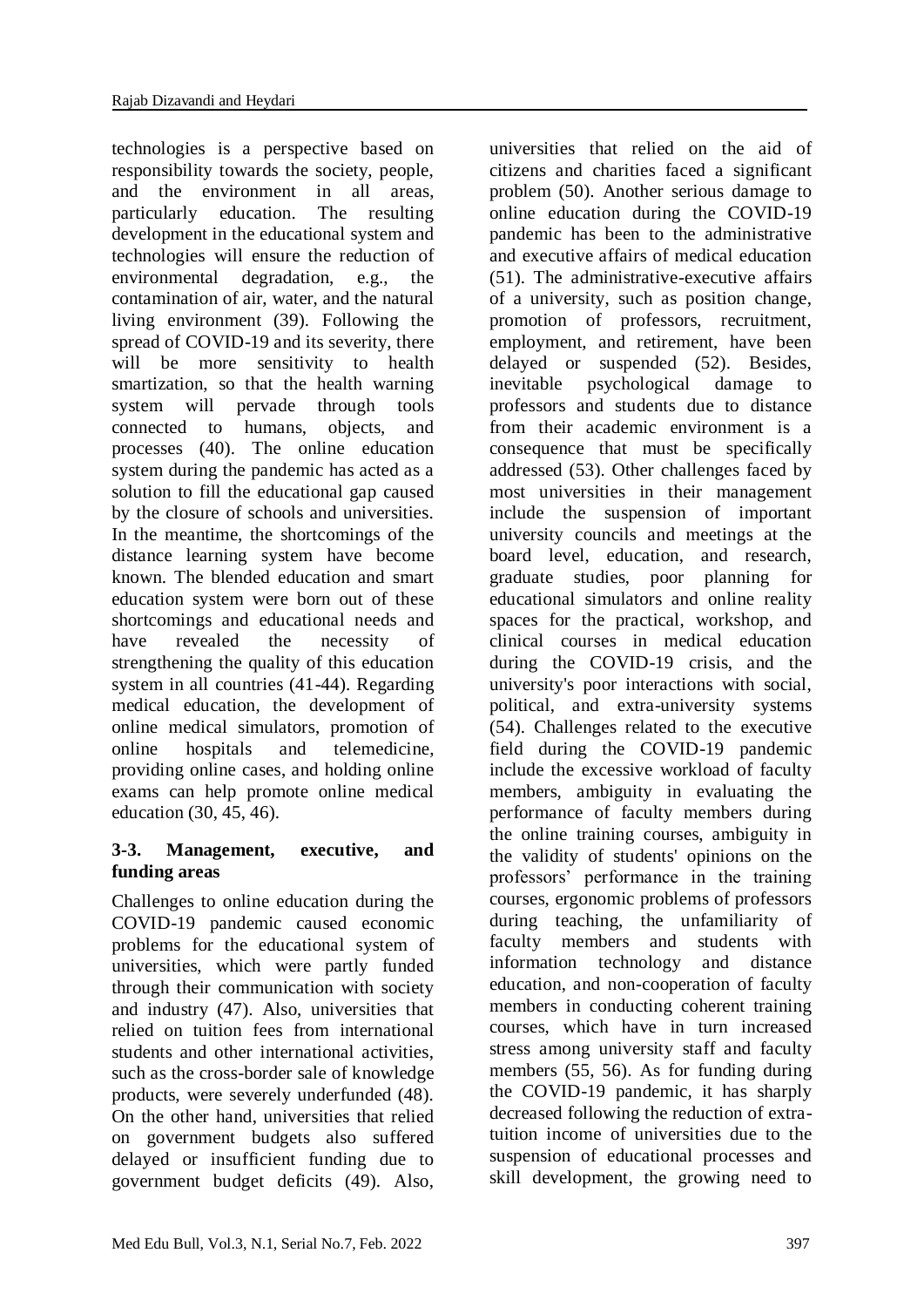fund separate units to finance emerging technologies, reduced income from extracurricular activities such as joint projects with research centers, organizations, and other universities, lower rental income and selling university services (publishing, book-selling departments, buffets, and sports fields), and has led to further economic problems for the education system (57-59).

# **4- CONCLUSION**

 The results of this study showed that the COVID-19 epidemic has had a positive effect on some aspects of medical education. However, several challenges have arisen, often related to the students and cultural fields, education and research, management, administration, and finance. With the outbreak of the coronavirus and the subsequent closure of educational centers, those involved in the educational system had to take measures to reduce the spread of the coronavirus using various software and tools to maintain the health of students and professors and the whole human community through following the training through cyberspace. However, due to the lack of necessary infrastructure and facilities, they initially faced serious challenges in design and implementation. Therefore, it is expected that developing

the necessary infrastructure such as the global Internet and increasing its speed, producing interaction-based educational software, and motivating and empowering professors and students to use e-learning and using the experiences gained in this pandemic further virtual education in universities. Even after the end of the corona outbreak, this type of education will continue alongside face-to-face education. In medical education, the development of online simulators in medicine, the promotion of virtual hospitals and telemedicine (telemedicine), and providing virtual cases and online exams can help promote virtual medical education.

# **5- AUTHORS' CONTRIBUTIONS**

Study conception or design: FR, and AH; Data analyzing and draft manuscript preparation: FR; Critical revision of the paper: FR, and AH; Supervision of the research: FR and AH; Final approval of the version to be published: FR, and AH.

# **6- CONFLICT OF INTEREST:** None.

# **7- REFERENCES**

1. Sajed AN., Amgain K. Corona virus disease (COVID-19) outbreak and the strategy for prevention. Europasian Journal of Medical Sciences, 2020; 2(1): 1-3.

2. Demuyakor J. Coronavirus (COVID-19) and online learning in higher institutions of education: A survey of the perceptions of Ghanaian international students in China. Online Journal of Communication and Media Technologies. 2020;10(3):e202018.

3. Ghodsi A, Azarfar A, Ghahremani S. A Review of Coronavirus Disease (COVID-19) in Children. Journal of Pediatric Nephrology. 2020; 8(3):1-6.

4. Jones S ,Chacko S. Quantitative Analysis of the Evolving Student Experience during the Transition to Online Learning: Second-Language STEM Students. Journal of Teaching and Learning with Technology. 2021;10:373-85.

5. Viner RM, Russell SJ, Croker H, Packer J, Ward J, Stansfield C, Mytton O, Bonell C, Booy R. School closure and management practices during coronavirus outbreaks including COVID-19: a rapid systematic review. Lancet Child Adolesc Health. 2020 May; 4(5):397-404. doi: 10.1016/S2352- 4642(20)30095-X. Epub 2020 Apr 6.

6. Eachempati P and Ramnarayan K. Ten maxims for out of class learning to outclass the academic challenges of COVID-19 . MedEdPublish, 2020; 9: 89. https://doi.org/10.15694/mep.2020.00089.

7. Al-Balas M, Al-Balas HI, Jaber HM, Obeidat K, Al-Balas H, Aborajooh EA, et al. Distance learning in clinical medical education amid COVID-19 pandemic in Jordan :current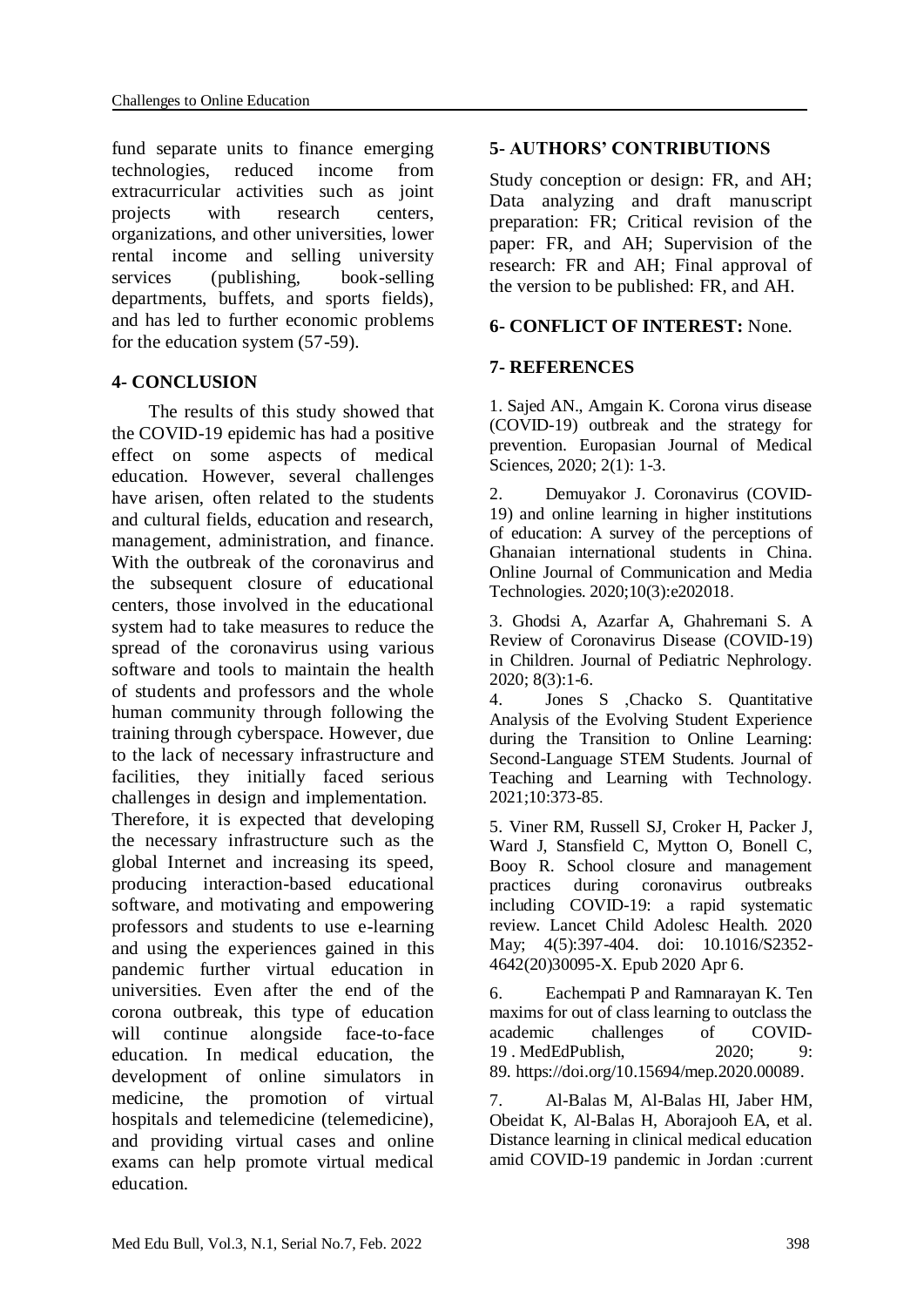situation, challenges, and perspectives. BMC medical education. 2020;20(1):1-7

8. Abolmaali Alhosseini K. Psychological and Instructional consequences of Corona disease (Covid-19) and coping strategies with them. Educational Psychology, 2020;16(55): 157-93. doi:10.22054/jep.2020.52371.2993.

9. Hajizadeh, A., Azizi, G., Keyhan, G. Analyzing the opportunities and challenges of e-learning in the Corona era: An approach to the development of e-learning in the post-Corona. Research in Teaching, 2021; 9(1): 174.

10. Taghizadeh S, Haji J, Mohammadimehr M. A Comparative Study of the Challenges and Opportunities of Higher Education in the Corona Pandemic in Iran and around the World. Nurse and Physician Within War. 2020;8(27):47-57.

11. Viner RM, Russell SJ, Croker H, Packer J, Ward J, Stansfield C, et al. School closure and management practices during coronavirus outbreaks including COVID-19: a rapid systematic review. The Lancet Child & Adolescent Health. 2020;4(5):397-404.

12. Mousavi SM., Jafari F. Virtual Education in the Corona Age, Opportunities and Challenges. First National Conference on Applied Research in Education Processes, Minab; 2020.

13. Ilonga A, Ashipala DO, Tomas N. Challenges Experienced by Students Studying through Open and Distance Learning at a Higher Education Institution in Namibia: Implications for Strategic Planning. International Journal of Higher Education. 2020;9(4):116-27.

14. Ashokka B, Ong SY, Tay KH, Loh NHW, Gee CF, Samarasekera DD. Coordinated responses of academic medical centres to pandemics: sustaining medical education during COVID-19. Medical teacher. 2020;42(7):762-71.

15. Sadeghi mahali N, Arsalani N, Rad M, Nematifard T, Khaki S, Fallahi-Khoshkenab M. Comparison of Virtual Education Challenges in Nursing Before and After COVID-19; A Systematic Review. 3. 2021; 2 (1): 81-103

16. Zuzuárregui JRP, Bledsoe IO, Brown EG, Dietiker CG, Galifianakis NB. Medical education in movement disorders during the COVID-19 pandemic. Parkinsonism Relat Disord. 2020 Aug; 77:11-12. doi: 10.1016/j.parkreldis.2020.06.013. Epub 2020 Jun 15. PMID: 32570192.

17. Dewart G, Corcoran L, Thirsk L, Petrovic K. Nursing education in a pandemic: Academic challenges in response to COVID - 19. Nurse Education Today. 2020;92:104471.

18. Broome ME. Integrative literature reviews for the development of concepts. Concept development in nursing: foundations, techniques and applications Philadelphia (USA); WB Saunders Company: 2000:pp.231- 50.

19. Lasheras I, Gracia-García P, Lipnicki DM, Bueno-Notivol J, López-Antón R, De La Cámara C, et al. Prevalence of anxiety in medical students during the COVID-19 pandemic: a rapid systematic review with meta-analysis. International journal of environmental research and public health. 2020;17(18):6603.

20. Ilonga A, Ashipala DO, Tomas N. Challenges Experienced by Students Studying through Open and Distance Learning at a Higher Education Institution in Namibia: Implications for Strategic Planning. International Journal of Higher Education. 2020;9(4):116-27.

21. Gaur U, Majumder MAA, Sa B, Sarkar S, Williams A, Singh K. Challenges and Opportunities of Preclinical Medical Education: COVID-19 Crisis and Beyond. SN Compr Clin Med. 2020 Sep 22:1-6. doi: 10.1007/s42399-020-00528-1. Epub ahead of print. PMID: 32984766.

22. Ashokka B, Ong SY, Tay KH, Loh NHW, Gee CF, Samarasekera DD. Coordinated responses of academic medical centres to pandemics: sustaining medical education during COVID-19. Medical teacher. 2020;42(7):762-71.

23. Lin M-P. Prevalence of internet addiction during the COVID-19 outbreak and its risk factors among junior high school students in Taiwan. International journal of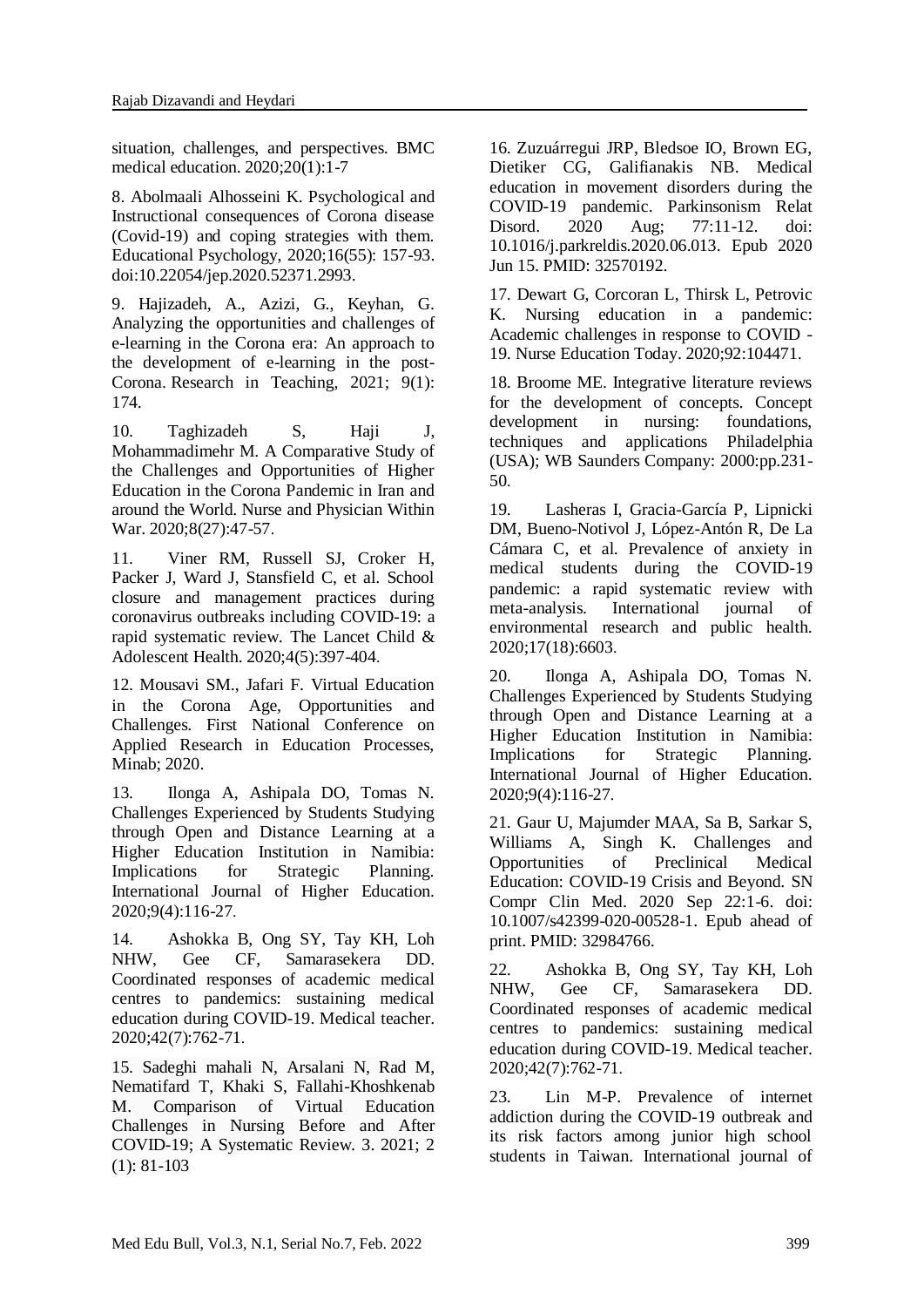environmental research and public health. 2020;17(22):8547.

24. Aucejo EM, French J, Araya MPU, Zafar B .The impact of COVID-19 on student experiences and expectations: Evidence from a survey. Journal of public economics. 2020;191:104271.

25. Sinacori BC. How nurse educators perceive the transition from the traditional classroom to the online environment: A qualitative inquiry. Nursing education perspectives. 2020;41(1):16-9.

26. Morin KH. Nursing education after COVID-19: Same or different? J Clin Nurs. 2020 Sep;29(17-18):3117-3119. doi: 10.1111/jocn.15322. Epub 2020 Jun 17.

27. Yoosefi Lebni J, Abbas J, Moradi F, Salahshoor MR, Chaboksavar F, Irandoost SF , et al. How the COVID-19 pandemic effected economic, social, political, and cultural factors: A lesson from Iran. International Journal of Social Psychiatry. 2021;67(3):298- 300.

28. Onyema EM, Eucheria NC, Obafemi FA, Sen S, Atonye FG, Sharma A, et al. Impact of Coronavirus pandemic on education. Journal of Education and Practice. 2020;11(13):108-21.

29. Chakraborty P, Mittal P, Gupta MS, Yadav S, Arora A. Opinion of students on online education during the COVID‐19 pandemic. Human Behavior and Emerging Technologies. 2021;3(3):357-65.

30. Ahmed H, Allaf M, Elghazaly H. COVID-19 and medical education. The Lancet Infectious Diseases. 2020;20(7):777-8.

31. Telford M, Senior E. Healthcare students' experiences when integrating elearning and flipped classroom instructional approaches. British Journal of Nursing. 2017;26(11):617-22.

32. Lau J, Yang B, Dasgupta R. Will the coronavirus make online education go viral. Times Higher Education. 2020;12.

33. Becker G, Martin T, Sabo A-N, Bertrand F, Hutt A, Ayme-Dietrich E, et al. Impact of the COVID-19 pandemic on clinical research in hospitals: observational study in the first epicenter of the epidemic during the

general lockdown in France. European Review for Medical and Pharmacological Sciences. 2021;25(2): 10.

34. Xyrichis A, Williams U. Strengthening health systems response to COVID-19: interprofessional science rising to the challenge. J Interprof Care. 2020 Sep-Oct;34(5):577-579.

35. Ellimoottil C, An L, Moyer M, Sossong S, Hollander JE. Challenges and opportunities faced by large health systems implementing telehealth. Health Affairs. 2018;37(12):1955-59.

36. Sohrabi C, Mathew G, Franchi T, Kerwan A, Griffin M, Soleil C Del Mundo J, Ali SA, Agha M, Agha R. Impact of the coronavirus (COVID-19) pandemic on scientific research and implications for clinical academic training - A review. Int J Surg. 2021 Feb;86:57-63. doi: 10.1016/j.ijsu.2020.12.008.

37. [Joshi A.,](https://www.emerald.com/insight/search?q=Amit%20Joshi) [Vinay M.](https://www.emerald.com/insight/search?q=Muddu%20Vinay) [Bhaskar P.](https://www.emerald.com/insight/search?q=Preeti%20Bhaskar) "Impact of coronavirus pandemic on the Indian education sector: perspectives of teachers on online teaching and assessments", [Interactive](https://www.emerald.com/insight/publication/issn/1741-5659)  [Technology and Smart Education,](https://www.emerald.com/insight/publication/issn/1741-5659) 2021;18(2):205. [https://doi.org/10.1108/ITSE-](https://doi.org/10.1108/ITSE-06-2020-0087)[06-2020-0087](https://doi.org/10.1108/ITSE-06-2020-0087)

38. Abumalloh RA, Asadi S, Nilashi M, Minaei-Bidgoli B, Nayer FK, Samad S, et al. The impact of coronavirus pandemic (COVID-19) on education: The role of virtual and remote laboratories in education. Technology in Society. 2021;67:101728.

39. Williamson B, Eynon R, Potter J. Pandemic politics, pedagogies and practices: digital technologies and distance education during the coronavirus emergency. Taylor & Francis; 2020; 45 (2): 107-14.

40. Hibbi F-Z, Abdoun O, El Khatir H. Coronavirus pandemic in Morocco: measuring the impact of containment and improving the learning process in higher education. International Journal of Information and Education Technology. 2021;11(1):30-4.

41. Rehman AU, Qudratullah M, Khan B. Challenges to Online education in Pakistan during Covid-19 & the Way Forward Aziz Ur Rehman Qudratullah Bakhtiar Khan Abstract Covid-19 has been a nightmare for all strata of the world's social, economic and political